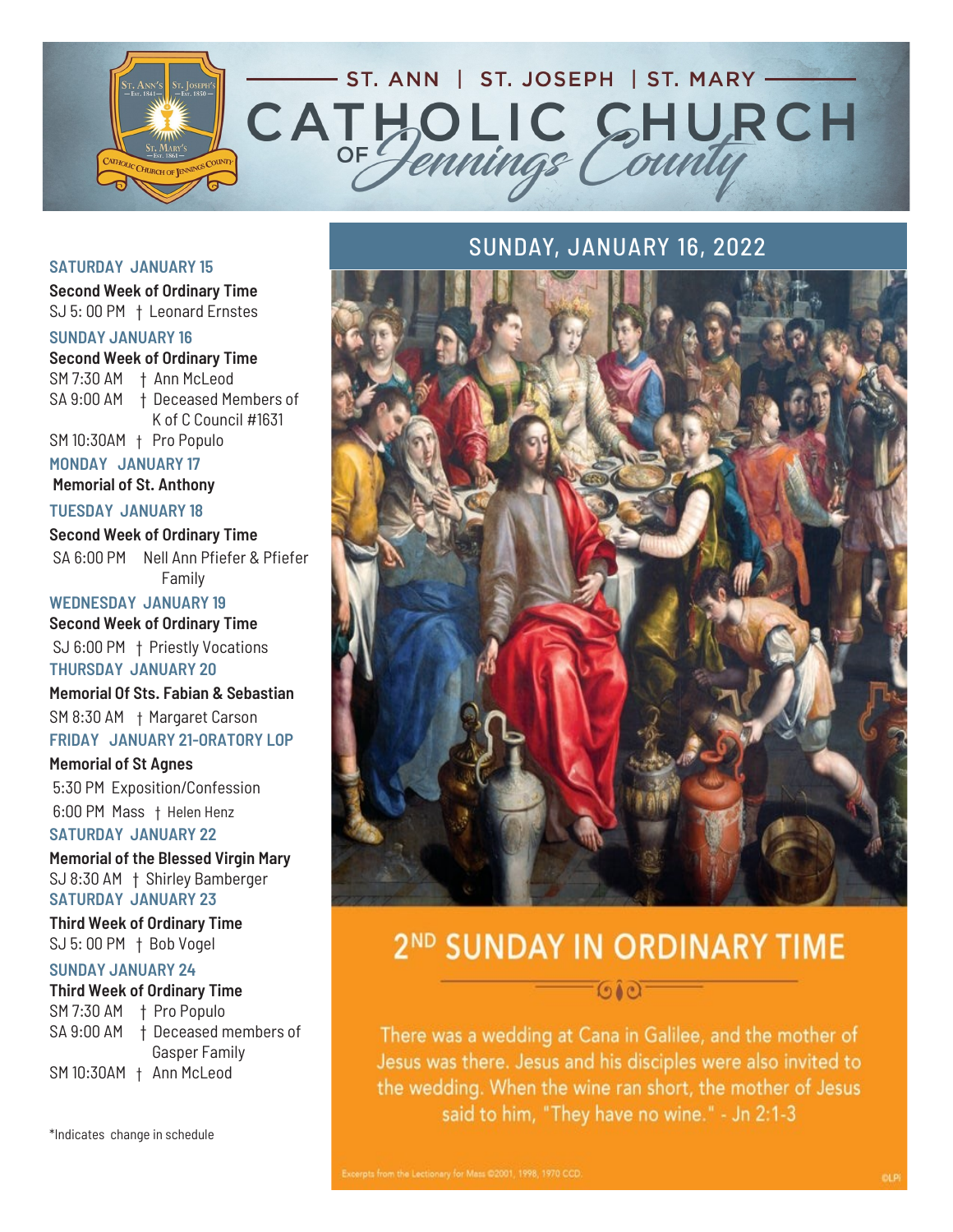## PARISH CONTACTS

#### **PARISH STAFF**

**Rev. Jerry L. Byrd, Pastor** | frbyrd@stmarysnv.com **Rev. Mr. Larry French, Deacon** | ljosephfrench@yahoo.com **Josh McNulty, Pastoral Associate**  pastoralassoc@stmarysnv.com **Jane McLeod, Admin. Assistant** parishsecretary@stmarysnv.com

629 Clay Street, North Vernon, IN 47265 Hours: Monday – Friday | 8 AM – 4 PM Office: (812) 346-3604 | Emergency: (513) 403-1547 | www.ccjc3.org

#### **ST. MARY'S SCHOOL**

209 Washington Street, North Vernon, IN 47265 School Office: (812) 346-3445 **Lisa Vogel, Principal** | lisav@stmarysnv.com **Natalie Messer, Secretary** | nataliem@stmarysnv.com

#### **ANOINTING OF THE SICK**

Emergency – Contact Fr. Jerry Byrd at (513) 403-1547. Call Fr. Jerry for the sacrament of anointing at other times. Contact Deacon Larry French (812) 525-6568 for communion to the sick or hospitalized.

> **ST. VINCENT DE PAUL** (812) 346-2576 **PRAYER LINE**

(812) 346-6360 or (812) 592-1102

## PARISH INFORMATION

#### **CONFESSIONS:**

#### **WEEKEND OFFERINGS JANUARY 16, 2022**

What I spent is gone, what I kept I lost, but what I gave will be mine forever.

**ST. ANN'S**— \$ 1130.00 YTD Budget: \$41,111.02 YTD Actual: \$42,017.03 YTD Variance as of December , 2021: \$906.01 Monthly Automatic Giving: \$320.00

#### **ST. JOSEPH'S**— \$ 1926.00

YTD Budget: \$62,960.50 YTD Actual: \$62,443.13 YTD Variance as of December 2021 : (517.37) Monthly Automatic Giving: \$645.00

**ST. MARY'S**— \$ 7778.00 YTD Budget: \$173,076.96 YTD Actual: \$149,671.75 YTD Variance as of October, 2021: (\$26,405.21) Weekly Automatic Giving: \$2062.00 Monthly Automatic Giving: \$1640.00

#### **WEEKEND ATTENDANCE JANUARY 16, 2022**

**ST. JOSEPH'S**—5:00 PM | 263

**ST. MARY'S**— 7:30 AM | 92 10:30 AM | 127 **ST ANN-** 9:00 AM | 118

**TOTAL: 600**

## PRAYER & WORSHIP

#### **PLEASE PRAY FOR:**

Glen Byar, Marie Fry, Davie Leach, Agnes Matern, Cheryl Maggard, Mary Jane Hunter, Janet Wilson, Oakley Fortner, Paulette Cardinal Alquist, Sherry Lucas, Barb Cook, Rainie Fresh, Joe Hanna, Jack Greathouse, Jeff Kreutzjans, Abby Johnson, Billy Brown, Danielle Wiley, David Byrd, John Hahn, Mandy Creech, Suzanne Spencer, Seth Hull, Rusty Brown, Scott Riggle, David Kreutzjans, Billy Bishop.

If you would like to add someone to the prayer list please call the Parish Office 812-346-3604. All names will appear for 2 weeks ( 2 weekends) then will be taken off as space allows.

#### **CHAPEL OF THE GOOD SHEPHERD OPEN 24 HOURS. CALL (812) 346-4919 FOR CHAPEL CLOSING INFORMATION OPEN HOURS THAT NEED TO BE FILLED:**

**SUNDAY 8:00 AM MONDAY 2:00 PM WEDNESDAY 2:00 AM THURSDAY 11:00 PM FRIDAY 1:00 AM**

If you would like to commit or help sub an hour please call the Parish Office at (812) 346-3604.

**Chapel Openings and closings will be Flocknoted. If you do not receive flocknote please contact the Parish Office at 812-346-3604**

#### **KNIGHTS OF COLUMBUS FAMILY OF THE MONTH:**

Council #1631 Family of the Month for January: The Family of the Month is Andy Kirchner. Thank you Andy for all your work on the campus and specifically the new school sign.

#### **ROSARY AT ST MARY'S:**

Praying the rosary honors Our Blessed Mother in gratitude for the protection she gives us and the answer to the prayers of the faithful. Please consider joining your parish family praying the rosary prior to the 10:30 Sunday Mass.

#### **FLOCKNOTE SIGN UP:**

Get important updates and cancellations via e-mail & text. This tool we're using lets you choose what info you'd like to receive via e-mail or text message—from the various ministries and groups in our church. You can unsubscribe any time. If you would like to sign up for please call the Parish Office at

812-346-3604.

#### **FUNERAL DINNER COMMITTEES:**

The Funeral Dinner ministry provides food and comfort to the family and friends of the deceased on the day of the funeral Mass. This ministry sets up, cooks, serves and cleans up the meal. There are envelopes in the back of each church and the for donations to support the purchase of food. There is a need for more volunteers at all 3 churches. Pleases call the Parish Office if you would like to help serve on this ministry.